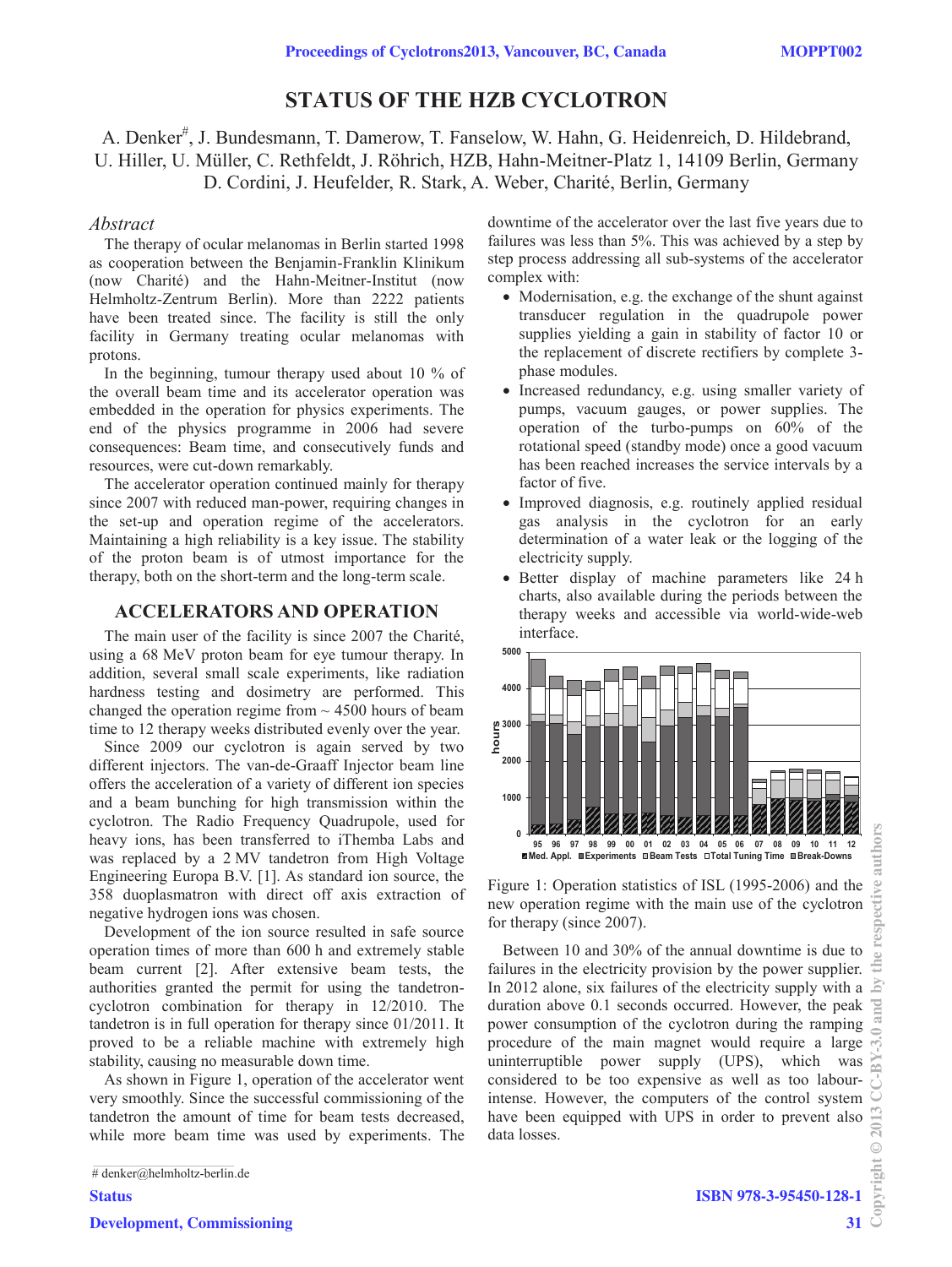## **TIME STRUCTURE OF THE BEAM**

The Van-de-Graaff was considered to be a temporary backup for the tandetron after its successful installation. However, new requests for pulsed beams with a very specific time structure occurred, which can be provided only with the Van-de-Graaff-cyclotron beam line.



Figure 2: The open coax-cup without the acrylic glass in front (dielectric and support) and without shielding.

The bunching systems of our accelerators were designed and optimised for heavy ions yielding a transmission through the cyclotron of 100%. For heavy ions the time structure of the beam is well known and pulse widths below 0.3 ns have been achieved [3]. For protons, this was never measured experimentally. In addition, only two of the three bunchers can be used, as the third buncher – directly in front of the cyclotron – requires for protons high voltages well above its specification. To be able to measure the expected pulse length in the order of nanoseconds at low beam intensities, a special Faraday cup was developed. The beam impinges on a copper target which is adjusted to 50 Ω impedance: the diameter changes from 1.2 mm at the SMA plug to the 6 mm at the front in order to avoid reflections. The dielectric is acrylic glass at the front and vacuum for the rest. The copper target is surrounded by a copper block (see Figure 2), and the whole cup is placed in a copper shielding. The signal from this "Coax-Cup" is amplified using two broad band  $(100 \text{ kHz} - 1.7 \text{ GHz})$ amplifiers with 30 dB each in series. These amplifiers have been developed and built in-house. A 3 dB attenuator between the amplifiers is used to prevent oscillations. The signals are read out with an oscilloscope WavePro 725Zi from LeCroy™, which has 2.5 GHz and a maximal sample rate of 40 GS/s. The system works fine with beam intensities from 0.1 nA to 10 nA. Above this level, heating of the acrylic glass leads to outgassing, inducing vacuum problems. Therefore, for higher intensities, a pick-up tube is employed using the same electronic setup.

For therapy purposes a DC beam is injected into the cyclotron. A pulse width of 5 ns was measured (Figure 3) for this so-called quasi-DC beam. Using the bunchers in the high voltage terminal of the Van-de-Graaff and in the beam line, the pulse width of the beam extracted out of the cyclotron is reduced to 1 ns. Time-of-flight measurements confirmed that the second small peak visible for the bunched beam is not induced by protons but is caused by reflections in the electronic system [4].

In addition, a suppressor permits further influence of the time structure by kicking out non-wanted pulses.



Figure 3: Pulses of the extracted 68 MeV proton beam measured with the coax-cup. The injected beam was a DC beam (dotted line) or a bunched beam (solid line). The second small peak visible is due to reflections.

Single pulses of 1 ns with a maximum repetition rate of 75 kHz were produced. The limitation of the repetition rate is due to existing high-voltage power supply of the suppressor which runs into its specification limits for the high voltages requested for protons. A new power supply is under development in order to permit higher repetition rates. On the test bench a rate of 2 MHz has been successfully achieved so far.



Figure 4: 1 μs pulse packet of 68 MeV protons, measured with the pick-up. This time structure was used for the creation of pulsed neutron fields for dosimeter tests.

**Dull**